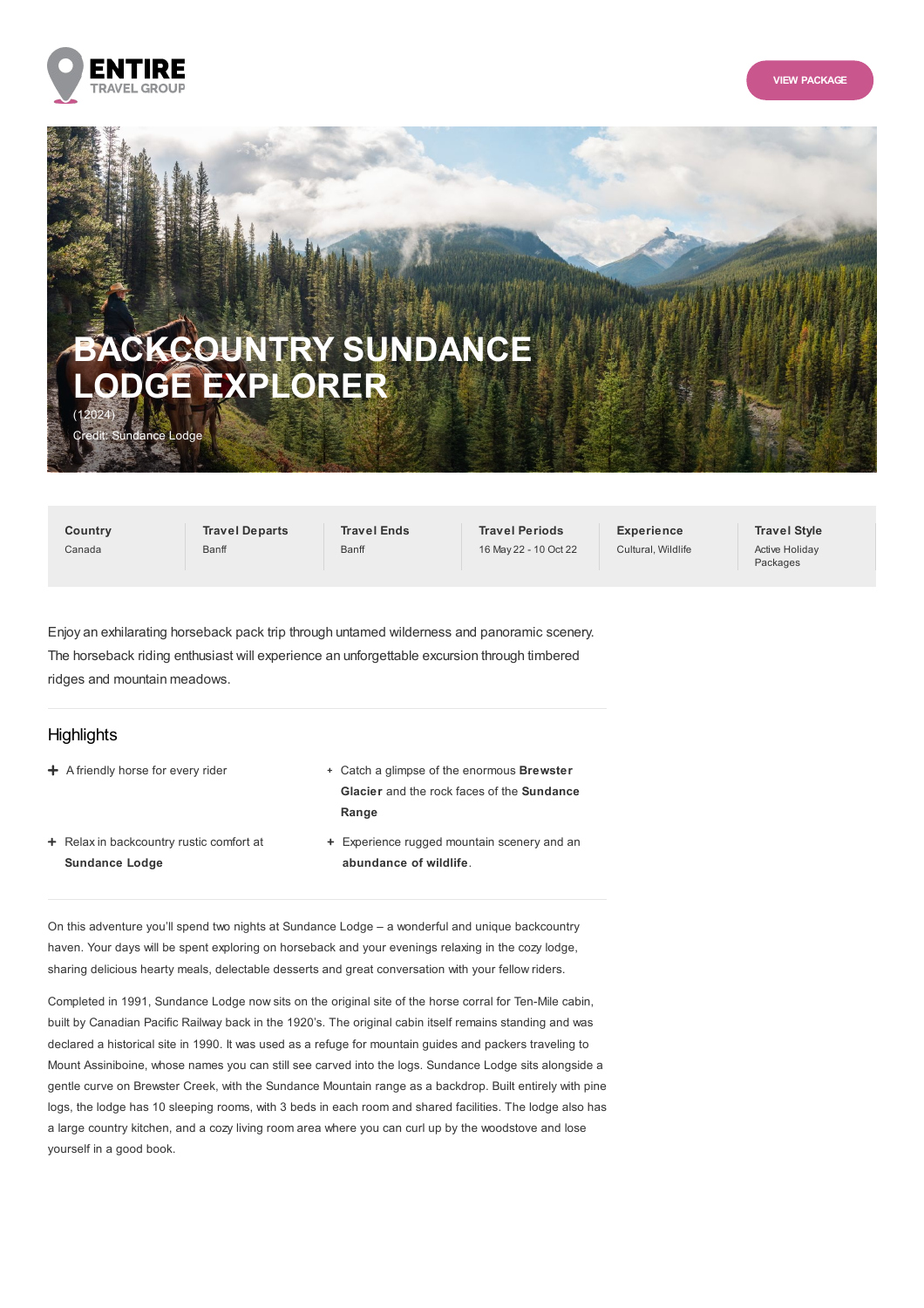# Included

- 2 nights accommodation at Sundance Lodge
- **Weals from lunch on day one to lunch on last day**
- Horse and riding tackle
- **Experienced Guides**

## Excluded

- International airfares and taxes
- Domestic airfares and taxes, unless otherwise specified in our holiday package
- Visa expenses, processing and issuance fees
- Meals other than as specified in our holiday package
- Travel Insurance or expenses of a personal nature (mini-bar, phone call, laundry, etc.),
- Tips or gratuities to guides, drivers, porters, hotel, restaurant or boat staff, etc.
- Or any other travel expense that has not been included in our holiday package

# **Itinerary**

## **Day 1** Banff → Sundance Lodge

You'll begin your journey at 9.30am at Warner Stables in Banff. The horses are steady, responsive and can be counted on to cross any terrain, from forest paths to boulder-strewn creeks. Never been horseback riding before? Don't worry. You will be matched with a mildmannered horse and teach you everything you need to know.

Once you and your horse are ready to go, we will mount up for the 10 mile ride along the banks of the sparkling glacier-fed Bow River, Brewster and Healy Creeks. We'll stop along the way for a hot lunch on the river banks, then late afternoon we will arrive at Sundance Lodge.

This unique and rustic lodge offers you a chance to experience the Canadian backcountry, while relaxing in comfort. You'll arrive to a hot cup of tea or coffee, a warm shower, a soft bed and the friendly greeting of your lodge host. Each host has a way of making the lodge their own, catering in your every need and cooking you delicious meals.

Overnight in the Sundance Mountain range at **Sundance Lodge**.

#### **V**I Lunch, Dinner

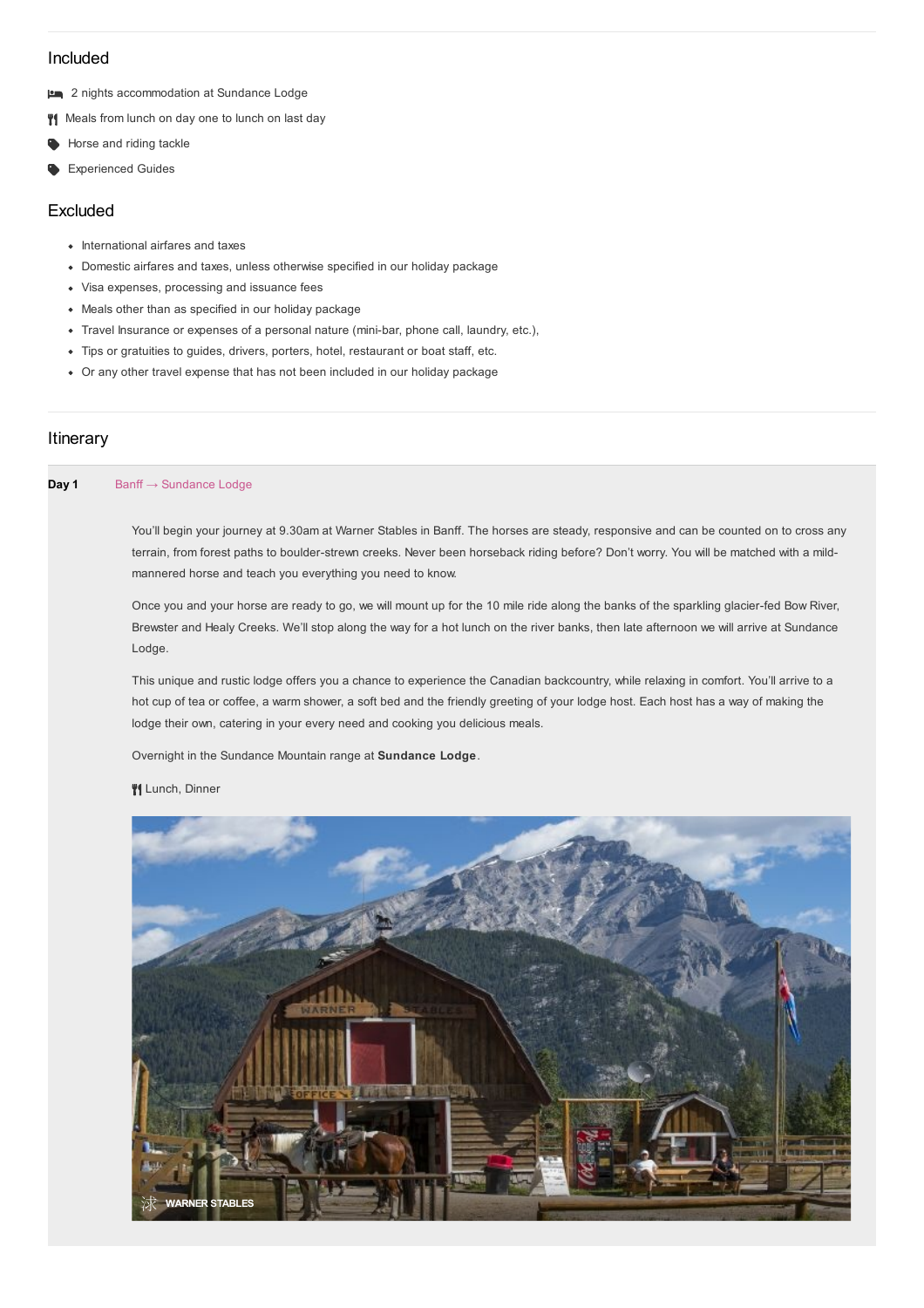After a hearty breakfast you can leave your belongings at the lodge and set off unencumbered for a ride deeper into the backcountry with stunning views of the surrounding mountains. On today's ride you'll catch a glimpse of the enormous Brewster Glacier and the rock faces of the Sundance Range as you ride along the footsteps of the original pioneers. We will stop for lunch along the trail and enjoy an open-air picnic in this unforgettable setting. At the end of the day, you'll return to your familiar room at Sundance Lodge, where you already feel comfortable and at home. As the sun sets behind the mountains, you can sit back on the deck and relax, drink wine and share stories and photos with your fellow adventurers.

Overnight in the Sundance Mountain range at **Sundance Lodge**.

#### <sup>4</sup> Breakfast, Lunch, Dinner



#### **Day 3** Sundance Lodge → Banff

Guests say good-bye to Sundance Lodge and mount up for a leisurely ten-mile ride from Sundance to Warner Stables with a lunch stop on the banks of Healy Creek, arriving at approximately 4.30pm.

## Additional information

**Official language** French & English **Local currency** Canadian Dollars